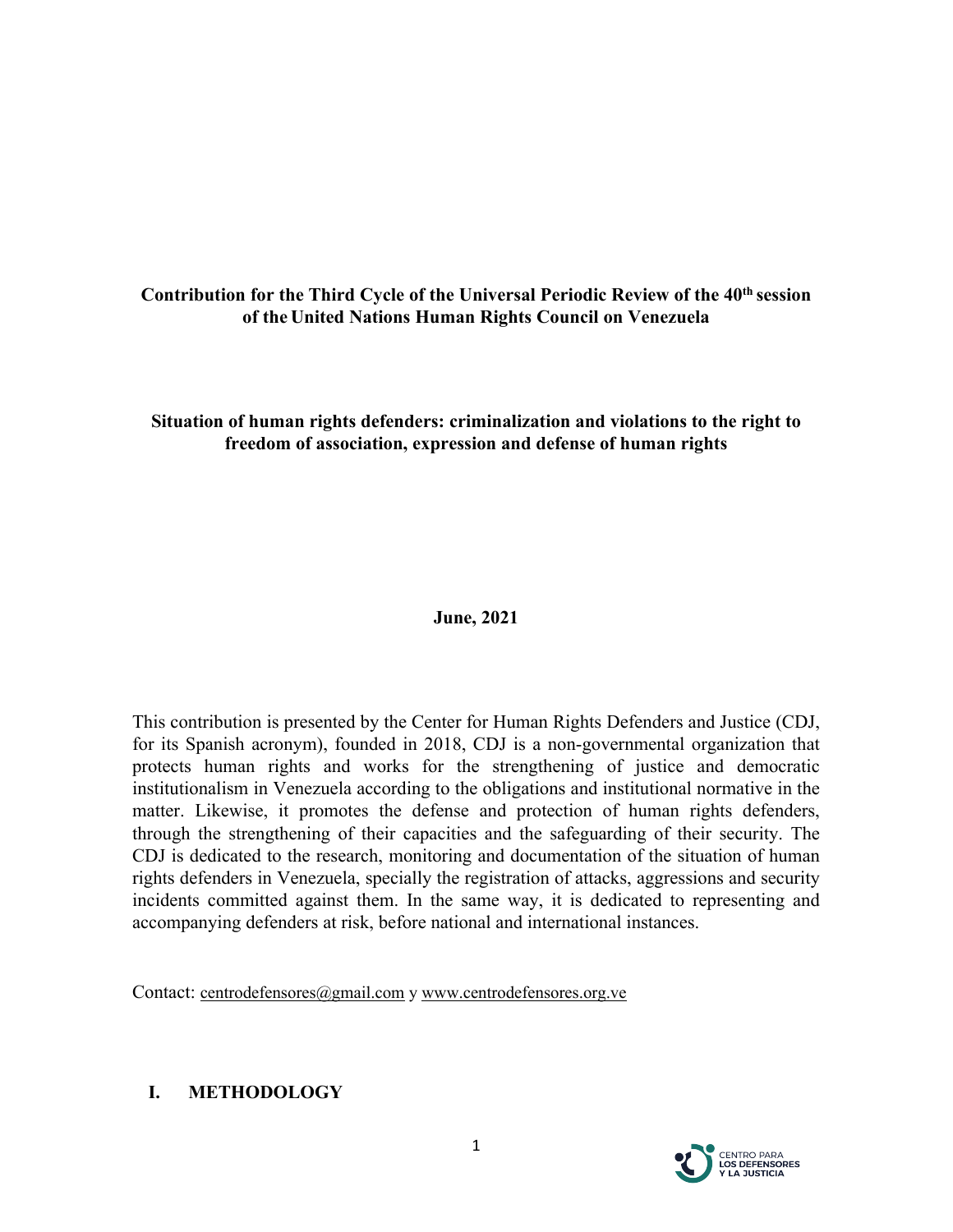**1.** This repor<sup>t</sup> aims to provide information regarding the situation of human rights defenders, their criminalization, the violations to the right to freedom of association, expression and the different limitations, restrictions and obstacles to their work according the international obligations from the State. The repor<sup>t</sup> was elaborated and based on the monitoring and case follow-up, as well as the revision of legislation and the policies employed by the State in the mentioned areas.

**2.** During the second cycle of the Universal Periodic Review, the Venezuelan State received five recommendations about cooperation with civil society organizations; seven recommendations in the matter of protection of human rights defenders; and twenty regarding the exercise of the fundamental rights and freedom<sup>i</sup>. Despite the importance of the organizations and human rights defenders in assisting and accompanying vulnerable populations, victims of abuses and violations to their rights, and the constant calls from international mechanisms of protection in order to protect those who defend human rights, the situation of human rights defenders has worsened with the deepening of <sup>a</sup> policy of criminalization against the defense of human rights.

# **II. SYSTEMATIC POLICY OF CRIMINALIZATION TOWARDS THE DEFENSE OF HUMAN RIGHTS**

**3.** The environment for the defense and demand of human rights is increasingly more hostile and adverse. Based on the *Doctrine of National Security*, the State has criminalized and persecuted those who defend human rights, placing them within the logic of the "internal enemy", **having been documented 770 attacks against human rights defenders and organizations between 2018 and May 2021ii .**

**4.** Since 2002, <sup>a</sup> progressive process of adaptation of the Venezuelan legal order has been taking place, through the adoption of factual and legal measures that limit, hinder and criminalize the right to freedom of association, expression and the defense of human rights, and in the same way, the strength and deepen the repression and social control by parallel structures to the State.

**5.** Similarly, the State has adopted an official narrative centered in <sup>a</sup> hate and disqualifying speech against organizations and people who promote and defend human rights and carry out humanitarian actions. High ranking state officials stigmatize and criminalize them, accusing them of participating in illicit activities associated with corruption, terrorism, organized crime and promoting interventional and destabilizing actions.

**6.** The calls on violence contained within the official speech, the legal framework that endorses and supports the criminalization against those who defend human rights, have resulted in attacks that compromise the integrity, life and operability of human rights defenders and organizations. These aggressions do not respond to isolated acts; they situate themselves within <sup>a</sup> general pattern of attack,

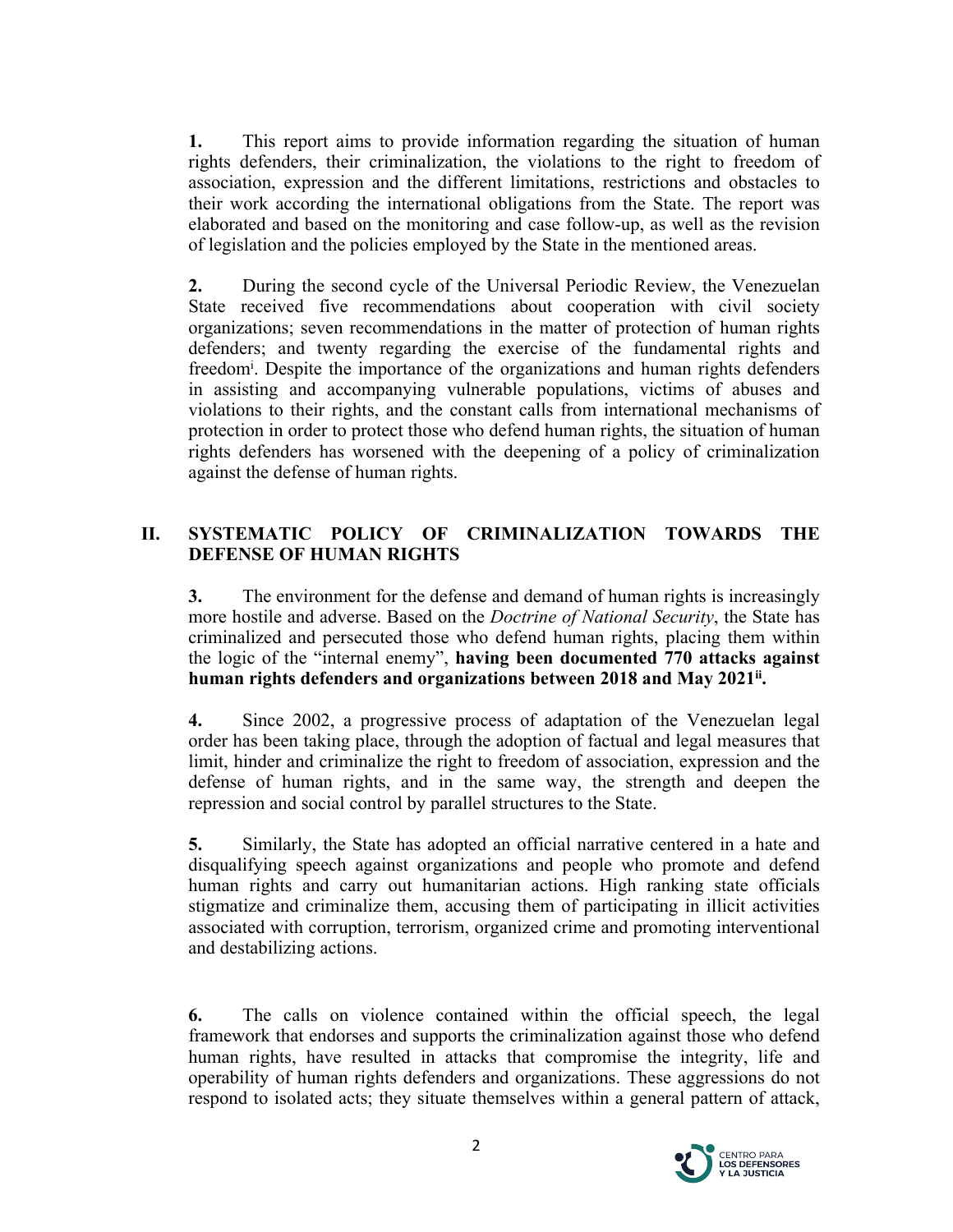consistent with the legal and socio-political environment that allows that officials, State institutions, security bodies and groups members of the Popular System of Protection for Peace (SP3, for its Spanish name) commit aggressions against human rights defenders.

**7.** The hate speech centered in the stigmatization and criminalization of human rights defenders and organizations, the actions and omissions from institutions and public officials of different ranks, and the existence of <sup>a</sup> pattern of attack, and the impunity of these actions demonstrate the systematic nature of the Policy of Criminalization.

# **III. RESTRICTIVE LEGAL FRAMEWORK**

**8.** Contrary to the recommendations directed to the adoption of <sup>a</sup> normative order that adequate to the international standards in matter of freedom of association and expression, the State continues adopting laws an and measures that restrict and affect the free exercise of these rights:

**a.** Law of Security of the Nation (LOSN), 2002<sup>ii</sup>, that penalizes activities that the State considers that may disturb or affect the organization and functioning of the installations or the economic and social life of the country. This law has facilitated the application of the *Doctrine of National Security* and in consequence the criminalization and prosecution of human rights defenders and organizations, for being considered as enemies or destabilizing agents.

**b.** Law against Organized Crime and Terrorism Funding, 2012<sup>iii</sup>, which classifies in an ambiguous way the crimes of terrorism, terrorism funding and organized crime, and establishes control, supervision, inspection and vigilance of every financial operation considered by the authorities as "unusual or suspicious". This law has been applied against organizations, and threats of its applications have been registered. Currently this law served as basis for the Administrative Ruling 002-2021, which prequalifies human rights organizations as terrorists.

**c.** Law of Registry and Enlistment for the Integral Defense of the Nation, 2021<sup>iv,</sup> in which, legal persons must periodically deliver information regarding their members and activities, and demand for the registration of their staff. Limiting and holding additional requirements to the freedom of association and acting as <sup>a</sup> factor that attacks the free development to the right to defend human rights.

**d.** Decree of State of Exception and Economic Emergency <sup>v</sup>, during the 5 years of effect, the instrument was used to provide legality to the *Doctrine of National Security*, justified in the need of protection of the State from internal and external enemies, qualifying with such <sup>a</sup> term to any person or group that opposes to the interests or guidelines of the government. Since

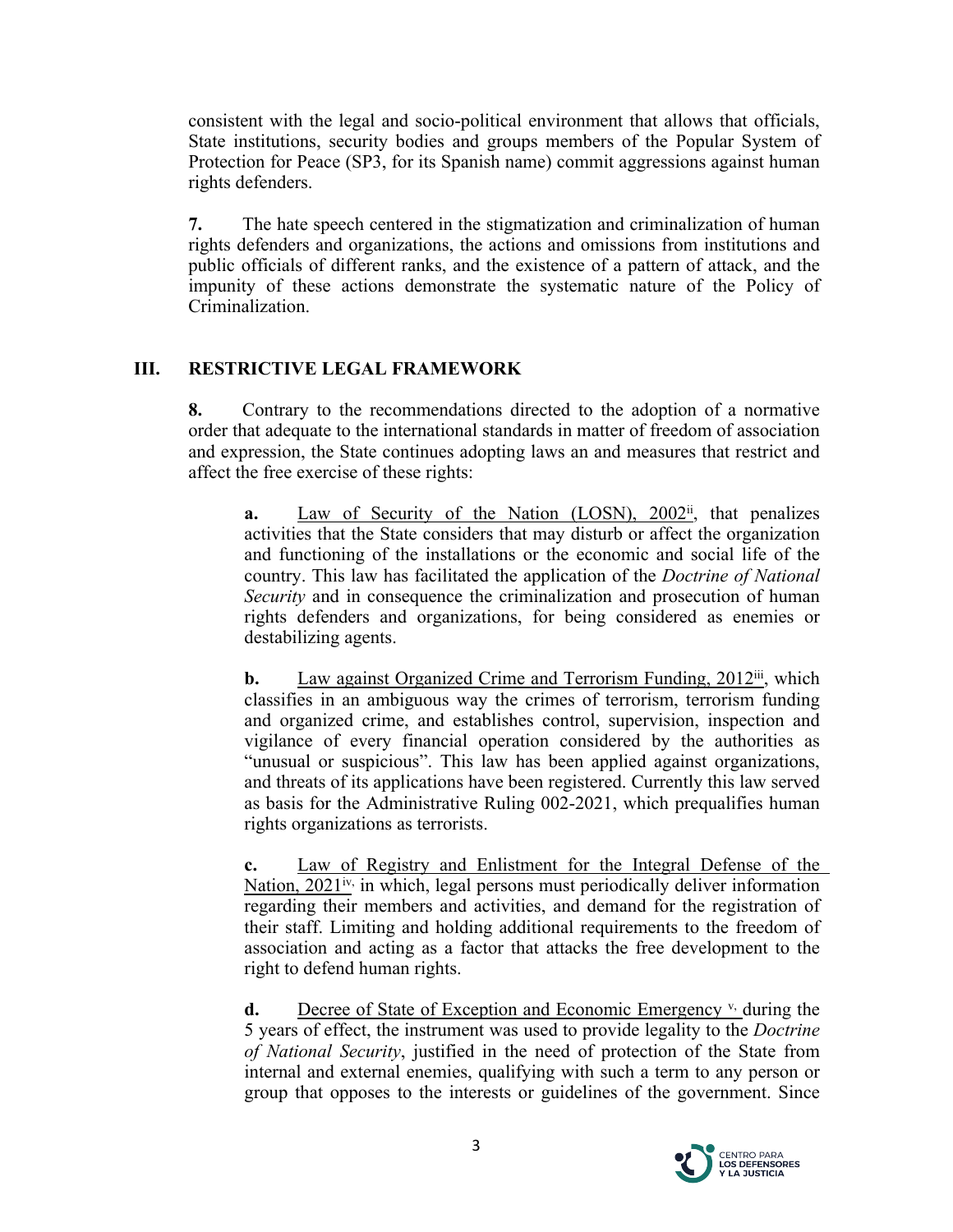2016, the attacks against human rights defenders increased as <sup>a</sup> consequence of the arbitrary and margin of discretion of the State'<sup>s</sup> management. Due to this decree, plans such as the Civic-Military Plan Zamora 200 (2017) and <sup>a</sup> Red of Socio-Political Action (RAAS) (2018) were implemented, which have acted to institutionalize the figure of informing, allowing the performance of paramilitary collectives in functions of control of public order under the argumen<sup>t</sup> of protection of sovereignty and peace, improving the repression system and the control and social intelligence carried out against citizens and human rights defenders.

e. Law Against Hate, Intolerance and Peaceful living vi<sub>,</sub> promulgated contrary to the constitutional processes and, this law has worked to persecute, harass and prosecute social leaders, journalists and dissidents who demand for the Venezuelan State to fulfill their obligations and respec<sup>t</sup> to their rights. The instrument facilitates the criminalization and prosecution of every person that expresses critical opinion or dissent from the governmen<sup>t</sup> policies.

**f.** The Autonomous Service of Registry and Notaries, announced the suspension and limitations of the activities of registry to non-governmental organizations, associations and foundations. In the public announcement they express the ban for registration of constitutive acts, as well as ordinary and extraordinary updates<sup>vii.</sup>

g. The creation of the National Antiterrorist Corps<sup>viii</sup>, this body would be in charge of the tactical, intelligence and counterintelligence operations for the prevention of crimes of corruption, organized crime, drug trafficking and terrorism and will use necessary tactical operations in order to *"prevent, repress, neutralize and combat"* these crimes. In relation to the work of human rights defenders and organizations, taking in consideration the institutionalization of *the Doctrine of National Security* as <sup>a</sup> par<sup>t</sup> of the policy of criminalization, added to the threats perpetrated by different officials, it is worth noting the broadness of discretionary faculties given to the organism in order to inspect, illegally raid, investigate and detain people considered as terrorist, since those who defend human rights are stigmatized and qualified as terrorists and interventionists, as well criminalized for receiving international cooperation.

**h.** The State of Alarm declared in March 13<sup>th</sup>, 2020<sup>ix</sup>, which during its time of effect has existed along with the State of Exception and Economic Emergency, and worked to deepen and strengthen the social control and the Policy of Criminalization. Through the calls for action to the security organisms, and the parallel structures to ''neutralize'' those people considered as ''enemies of the homeland'', aggressions against human rights defenders have increased.

**i.** The Circular SIB-DSB-CJ-OD-06524 of the Superintendence of Financial Institutions of Venezuela <sup>x</sup>, which orders the banks to establish and

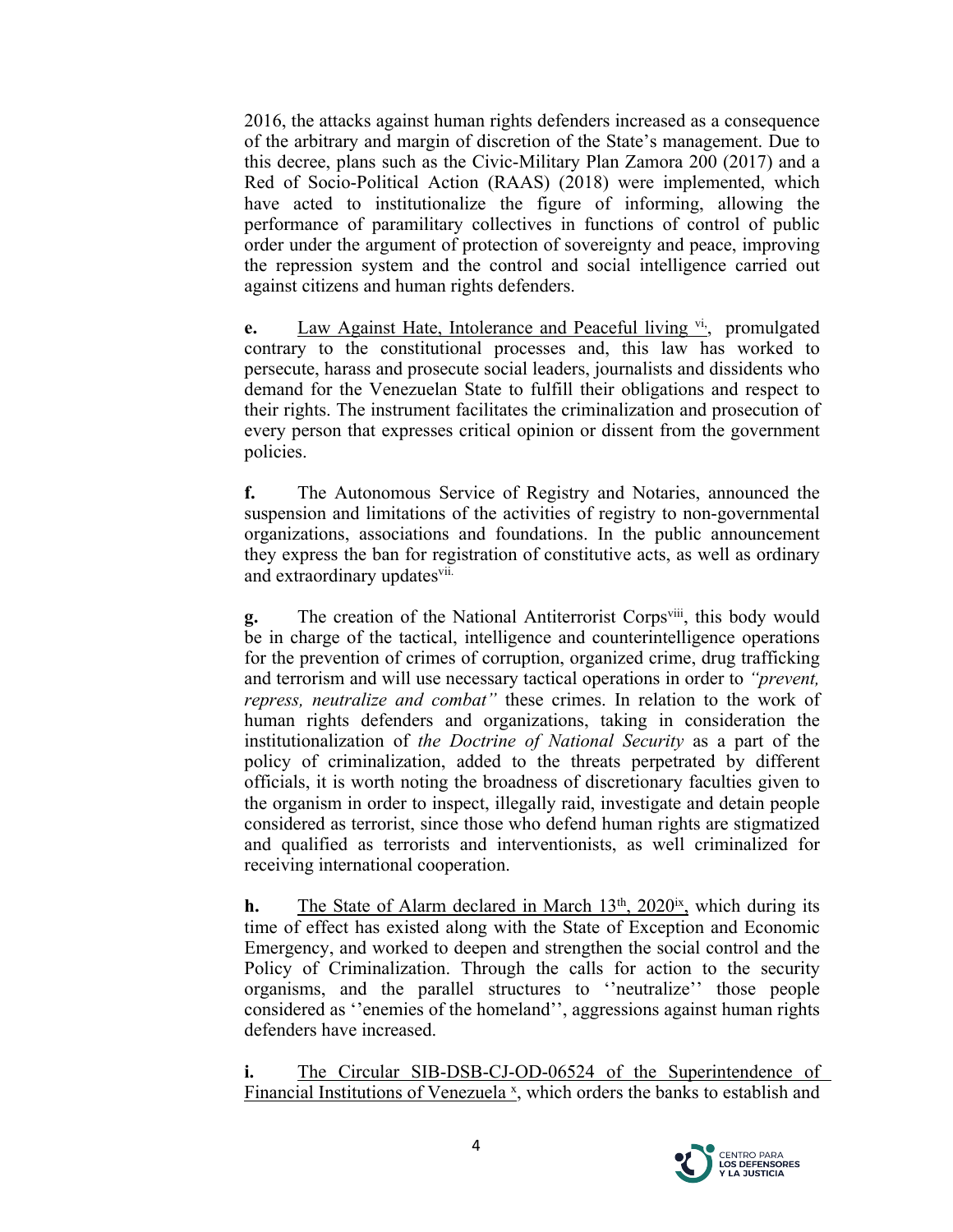strength the measures of monitoring financial activities of Non-Governmental Organizations in order to identify those who receive and deliver funds to these organizations and ''detecting'' unusual activities as legitimization of capitals, terrorism funding and proliferation of massive destructive weapons.

**j.** Joint resolution of the Ministry of International Affairs and Internal Affairs <sup>xii</sup>, in which a series of rules and regulations are dictated in order to condition the recognition and functioning of non-governmental associative organizations not domiciled in Venezuela.

**k.** Administrative Ruling N. ONCDOFT-002-001-2021<sup>xii</sup>: Posted in the Official Gazette 42.118, where is stated that non-governmental organizations must register in the Unified Register of Obligated Subjects of the National Office against Organized Crime and Terrorism Funding. Under the justification of pretending to control the performance of subjects whose activity is not regulated by <sup>a</sup> special law, or whose activities that must be supervised, in the article 16 is included that non-profit organizations are forced to presen<sup>t</sup> information regarding the activities they carry out.

# **IV. PATTERNS OF AGGRESSION**

**9.** Contrary to the recommendations of the second cycle oriented to guarantee safe and adequate environments for the defense of human rights, the State has perfected <sup>a</sup> pattern of attack against those who defend human rights in order to limit their work.

**10.** The attacks against human rights defenders occur in <sup>a</sup> systematic manner, inside <sup>a</sup> pattern of aggression and harassment as <sup>a</sup> par<sup>t</sup> of the Policy of Criminalization. The CDJ has identified the main patterns: **stigmatization, acts of intimidation and harassment; threats; arbitrary detentions; prosecutions; illegal raids and digital attacks.**

11. Between 2018 and 2019, 121 aggressions were registered<sup>iii</sup>. Since January 2020, and May 2021, CDJ documented 649 attacks xiii : **426 have been acts of stigmatization; 90 have been acts of intimidation and harassment; 50 have been threats; 26 have been arbitrary detentions; 25 have been digital attacks; 14 have been prosecution processes; 8 have been illegal raids and 10 more are placed within the acts of torture, cruel, inhuman and degrading treatment, and enforced disappearances.**

**12.** The documented attacks have been executed by officials and institutions from the State, security organisms and civilians who the government, members of the Socialist United Party of Venezuela, and groups of the Popular System of Protection for Peace (SP3).

**13.** Similarly, it is necessary to highlight the role of the pro governmen<sup>t</sup> media and members of the National System of Public Media, remarking the platform *Con*

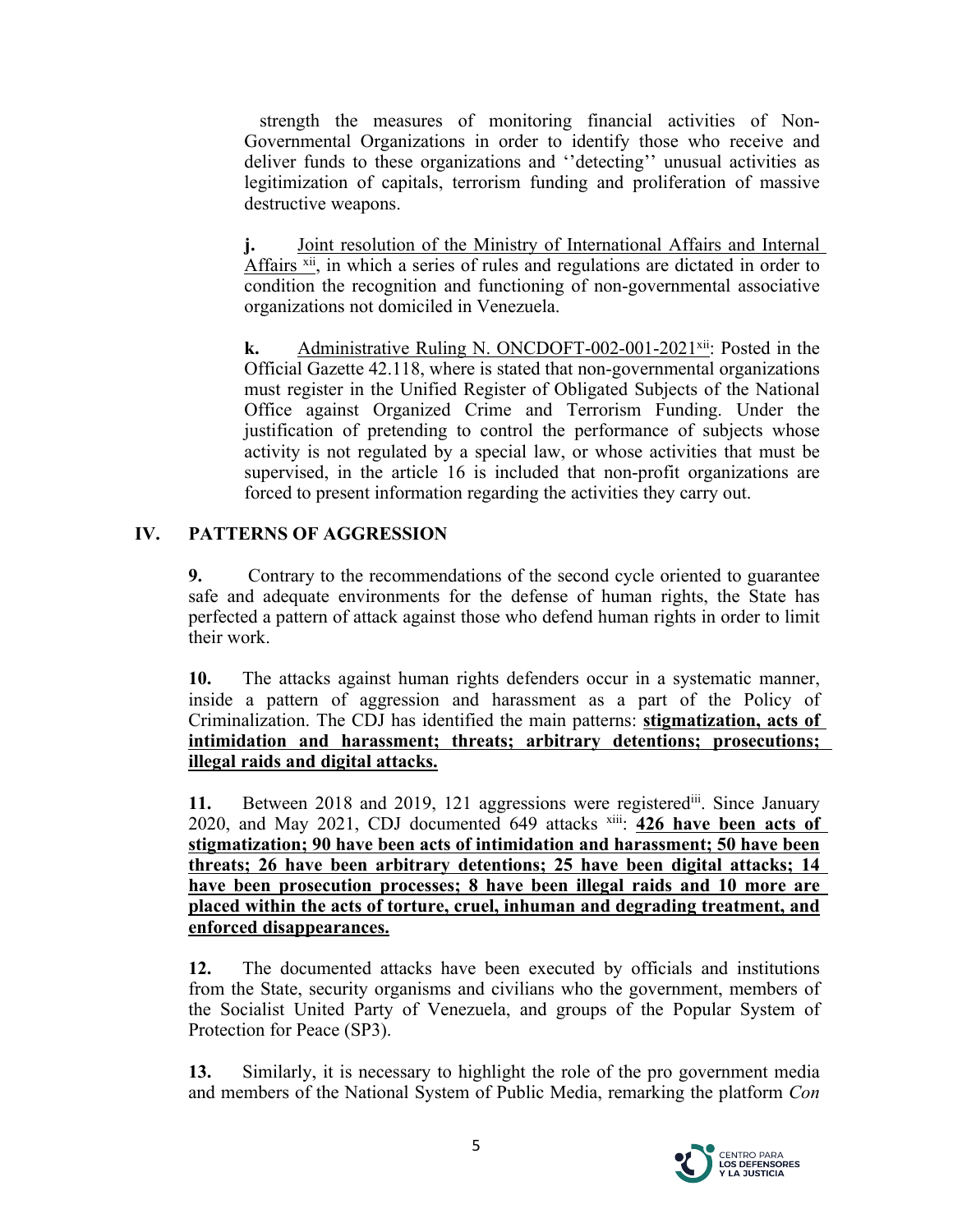*el Mazo Dando*, hosted by the current deputy of the National Assembly and vicepresident of the Socialist United Party of Venezuela, the website *Misión Verdad* and the broadcast of *La Hojilla*. Throughout them, campaigns of stigmatization, hate speech, discrediting and threats against human rights defenders and organizations are implemented.

**14.** Among other perpetrators, there are high ranking state officials, such as: The President of the Republic; the Ministry of Foreign Affair; the former State representative to the United Nations in Geneva; the Attorney General; the Minister of Defense. Other Ministers, Vice ministers and officials have also perpetrated aggressions.

**15.** In sight of the systematic attacks, it is worth noting that, frequently, the calls on violence and stigmatizing statements from high-ranking state officials derivate in aggressions that might compromise the life and integrity of people and organizations committed by other actors such as security and intelligence bodies, or civilians' members of the SP3.

**16.** On the other hand, it is necessary to highlight that the attacks increase significantly in periods in which actions of advocacy and denounce before international organisms are generated.

**17.** Reprisals are configured as <sup>a</sup> par<sup>t</sup> of efforts in order to criminalize and hinder international cooperation, for which the State has progressed in the materialization of measures such as requests to financial institutions on information regarding funding to non-governmental organizations xvi.; As of May, 2021, at least two banks had received said requests throughout circulars incoming from the National Unity of Financial Intelligence. Likewise, after at least 5 threats from highranking State officials just during 2020<sup>xv</sup>, by 2021 the unconstitutionally elected National Assembly, included in its Legislative Agenda the approval of <sup>a</sup> Law of International Cooperation xvi.

**18.** Within the actions in order to criminalize the international cooperation, the humanitarian organizations have been severely affected, being victims of different acts of violence. Highlighting the cases of illegal raid to organizations such as *Prepara Familia, Alimenta la Solidaridad, Convite A.C, Acción Solidaria* and *Azul Positivo*. In the case of the last two, its members were targets of arbitrary detentions, prosecution and other violations to their rights.

**19.** Impunity prevails in the facts described above, due to the lack of investigation and sanctions of the justice system, which remains silent before such violations. In occasions, it has figured as perpetrators of the attacks.

**20.** Even though the transgressions and aggressions framed inside the Policy of Criminalization have generated diverse general affectations to the Venezuelan human rights movement, there are people and organizations facing particular situations of vulnerability, which increase the risks of their work under an intersectional focus. Human rights defenders belonging to the LGBTI+ community,

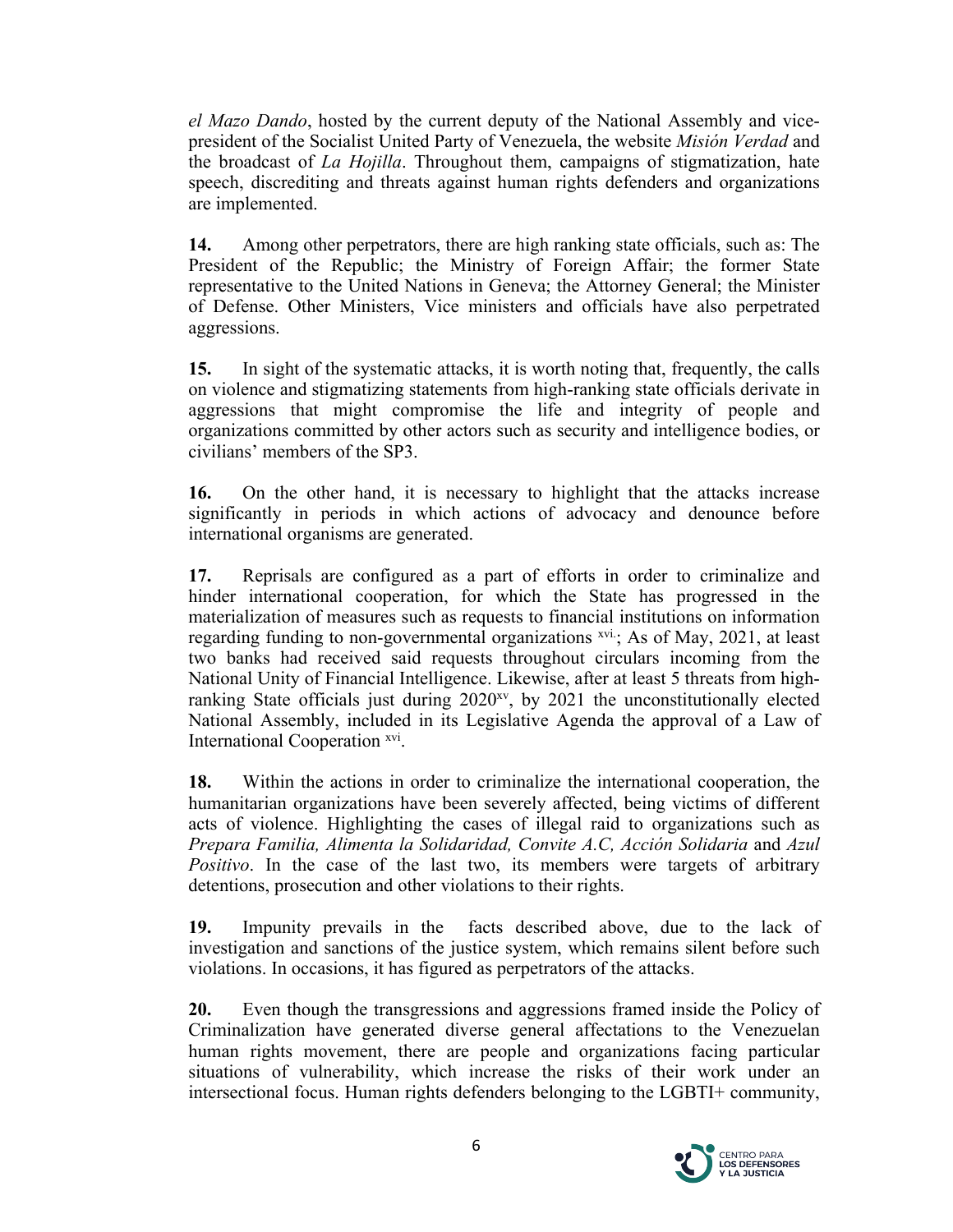women and union leaders are found in <sup>a</sup> situation of higher risk due to the nature and focus of their mandates and conditions and personal qualities.

# **V. INTIMIDATION AND REPRISALS FOR COOPERATION WITH INTERNATIONAL MECHANISMS OF PROTECTION**

**21.** As par<sup>t</sup> of the actions to criminalize and restrict the international cooperation, the State has incurred in the commission of reprisals against those who cooperate or are presumable cooperating or interacting with organisms of protection of human rights. In this sense the CDJ has been able to register <sup>a</sup> total of **70 acts of reprisals since January 2019 until May 2021.**

**22.** Among the documented cases, we highlight that of the *Observatorio Venezolano de Conflictividad Social* (OVCS, for its Spanish name) and its general coordinator Marco Antonio Ponce. Who have been victims of blockings to their website and campaigns of stigmatization for "providing false and tendentious information" regarding the situation of the right to pacific manifestation and state repression; acts of intimidation and harassment.

**23.** It is also worth noting, the case of the humanitarian organization *Azul Positivo*, whose office was illegally raided and its members were arbitrarily detained and prosecuted for crimes of criminal association, money laundering, established in the Law against Terrorism funding and Fraudulent Management of Smart Cards, established in the Special Law Against Cyber Crimes. This is due to the activities implemented as partners of agencies and international organizations on the ground, in the framework of the humanitarian response in the state of Zulia. The defenders were released under presentation regime, but the process of prosecution against them is still on-going.

**24.** In this sense, other organizations have been equally targets of stigmatization and harassment by their actions of incidence and international litigation.

### **VI. LACK OF COOPERATION AND IMPLEMENTATION OF RECOMMENDATIONS FROM INTERNATIONAL ORGANISMS**

**25.** Within the resolution 42/25<sup>xvii</sup> the creation of the International Fact-Finding Mission on Venezuela was established, whose mandate was renewed for two years with the resolution  $45/20^{x}$ <sup>xviii</sup>. To the date, the State has not cooperated with the mandate of the Mission, by banning its access to the country to carry out the investigation. On the contrary, officials and public institutions, including the Ministry of International Affairs, have dedicated to disqualify the reports and findings presented by the Mission.

**26.** The Venezuelan State has not fulfilled the recommendations emitted by the OHCHR in the matter of protection to defenders and the exercise of fundamental freedoms. Since 2019, the OHCHR and recently the International Fact-Finding Mission has emitted 8 recommendations<sup>xix</sup> regarding this subject, which the State not only has ignored, but also has dedicated to aggravate the situation of

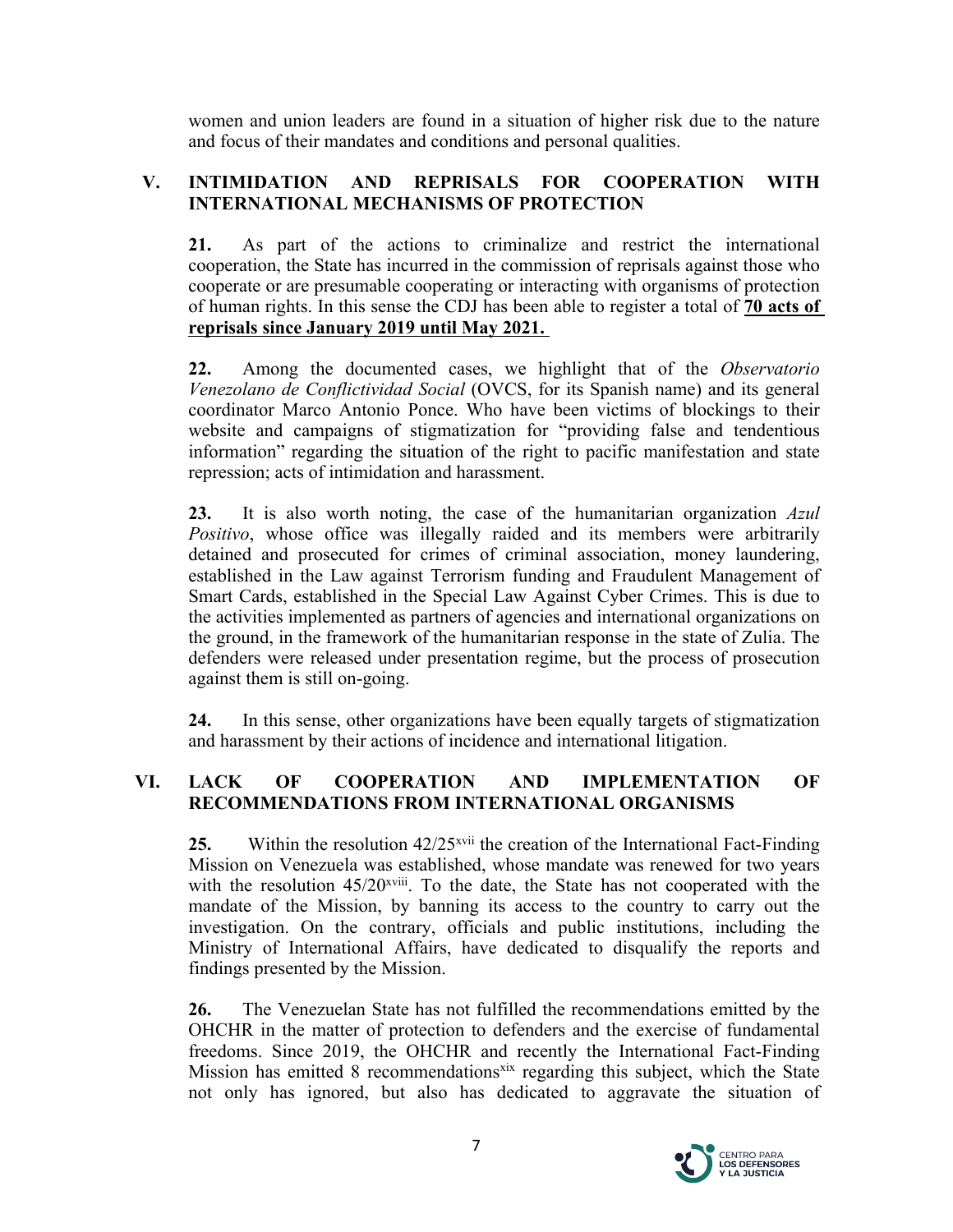criminalization and restriction of the civic space.

#### **VII. RECOMMENDATIONS**

**27.** Derogate, disarticulate and lift immediately the legal and factual measures that restrict, limit and criminalize the exercise of the freedom of association and the right to defend human rights.

**28.** Immediately cease the Policy of Criminalization, prosecution and stigmatization against those who defend human rights.

**29.** Give full recognition to the work of human rights defenders.

**30.** Investigate and sanction the perpetrators of aggressions committed against human rights.

**31.** Provide capacity-building for security organisms and State institutions to the respec<sup>t</sup> and guarantee of the legit work of those who defend human rights.

**32.** Guarantee safe and adequate environments for the exercise of the defense and exigency of human rights.

#### **NOTES**

**Annex III:** Report: Situation of human rights defenders in Venezuela – April, 2021. Center for Human Rights Defenders and Justice **Annex IV:** Report: Situation of human rights defenders in Venezuela – May, 2021. Center for Human Rights Defenders and Justice

<http://historico.tsj.gob.ve/gaceta/abril/3042012/3042012-3417.pdf#page=2>

<http://historico.tsj.gob.ve/gaceta/junio/2562014/2562014-4009.pdf#page=2>

vi Gaceta Oficial No41.274, del 8 de noviembre de 2017. En: http://espaciopublico.ong/wp- content/uploads/2017/10/Borrador-Leycontra-el-odio-la-intolerancia-y-por-la-convivencia-pac%C3%ADfica.pdf

xiii Center for Human Rights Defenders and Justice. Situation of human rights defenders in Venezuela. Year 2020. Available: https://centrodefensores.org.ve/?s=08

Center for Human Rights Defenders and Justice. Situation of human rights defenders in Venezuela – May, 2021. Available: https://centrodefensores.org.ve/?p=268



<sup>i</sup>**Annex I:** Report: Situation of human rights defenders in Venezuela – Year 2020. Center for Human Rights Defenders and Justice **Annex II:** Report: Situation of human rights defenders in Venezuela –First trimester of 2021. Center for Human Rights Defenders and Justice

<sup>&</sup>lt;sup>i</sup> A/HRC/34/6. Avaiable in: <https://documents-dds-ny.un.org/doc/UNDOC/GEN/G16/441/47/PDF/G1644147.pdf?OpenElement>

ii Gaceta Oficial Ordinaria N° 37.594 del 18 de diciembre de <http://historico.tsj.gob.ve/gaceta/diciembre/181202/181202-37594-01.html> iii Gaceta Oficial Ordinaria  $N^{\circ}$  39.912 del 30 de abril de 2012. En:

iv Gaceta Oficial N° 40.440 del 25.06.14. Sustituye la anterior Ley de Concrispción <sup>y</sup> Alistamiento Militar. En:

<sup>v</sup> Gaceta Oficial Extraordinaria N° 6.227 del 16 de mayo de 2016. En: [https://albaciudad.org/wp-content/uploads/2016/05/312792311-](https://albaciudad.org/wp-content/uploads/2016/05/312792311-Gaceta-Oficial-Extraordinaria-N%C2%BA-6-227-pdf.pdf) [Gaceta-Oficial-Extraordinaria-N%C2%BA-6-227-pdf.pdf](https://albaciudad.org/wp-content/uploads/2016/05/312792311-Gaceta-Oficial-Extraordinaria-N%C2%BA-6-227-pdf.pdf)

vii OL VEN 6/2019. Disponible en: <https://spcommreports.ohchr.org/TMResultsBase/DownLoadPublicCommunicationFile?gId=24894> Respuesta del Estado

viii Gaceta Oficial n.o 41.828 del 27 de febrero de 2020. En; http://spgoin.imprentanacional.gob.ve/cgi-

win/be\_alex.cgi?Documento=T028700032593/0&Nombrebd=spgoin&CodAsocDoc=2097&Sesion=314179497

ix Decreto N° 4.160, Gaceta Oficial N° 6.519 del 13 de marzo de 2020.

<sup>x</sup> Circular SIB-DSB-CJ-OD-06524 del 20 de noviembre. Disponible en: http://www.mppef.gob.ve/wp-content/ xi Gaceta Oficial n.o 41.994 del 27 de octubre de 2020

xii Gaceta Oficial Nro. 42.118 del 3 de mayo de 2021. Disponible en: http://spgoin.imprentanacional.gob.ve/cgi-

win/be\_alex.cgi?Documento=T028700035845/0&Nombrebd=spgoin&CodAsocDoc=2526&TipoDoc=GCTOF&t05=png&TSalida=I&S esion=164964439&T05=PDF&T04=0

Center for Human Rights Defenders and Justice. Situation of human rights defenders in Venezuela. First trimester of 2021. Available: <https://centrodefensores.org.ve/?p=188>

Center for Human Rights Defenders and Justice. Situation of human rights defenders in Venezuela – April, 2021. Available: <https://centrodefensores.org.ve/?p=225>